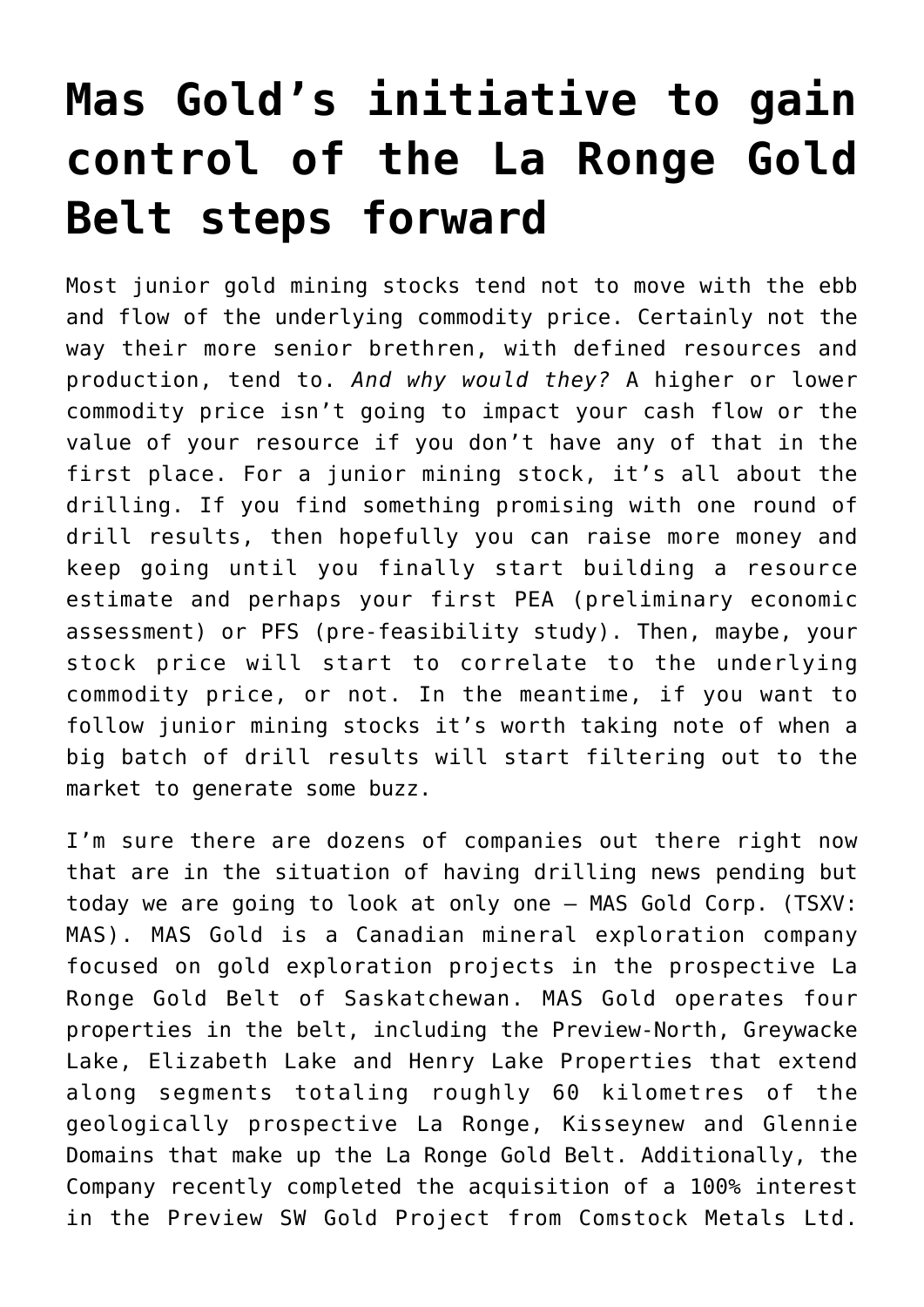(TSXV: CSL) in consideration of the issuance of 30,000,000 common shares in MAS Gold. The 843 hectare Preview SW Property is contiguous with MAS Gold's Preview-North Property.

In January, MAS Gold announced the commencement of an [8,000](https://investorintel.com/markets/gold-silver-base-metals/gold-precious-metals-news/8000m-drill-program-initiated-on-mas-golds-preview-north-property-and-comstocks-preview-sw-property-2/) [meter drill program](https://investorintel.com/markets/gold-silver-base-metals/gold-precious-metals-news/8000m-drill-program-initiated-on-mas-golds-preview-north-property-and-comstocks-preview-sw-property-2/) on its Preview-North Property including drilling at the newly acquired Preview SW Deposit. The winter drilling program summary includes: a 4,500 meter drill program at the North Lake deposit; 2,700 meters at the Preview SW Property; and an 800 meter drill program at the Point Deposit.

As of March  $8<sup>th</sup>$ , the Company had [completed 34 diamond drill](https://investorintel.com/markets/gold-silver-base-metals/gold-precious-metals-news/mas-gold-completes-drilling-on-their-100-owned-north-lake-deposit/) [holes](https://investorintel.com/markets/gold-silver-base-metals/gold-precious-metals-news/mas-gold-completes-drilling-on-their-100-owned-north-lake-deposit/) with a total of 3,759 samples sent to SRC Laboratories in Saskatoon, Saskatchewan for assay. All drill holes were successful in intersecting the felsite unit which is known to host previously intersected mineralization hosted in broad zones of sheeted quartz veins. Drilling was also successful in extending the felsite by 80 meters to the northeast and by 50 meters to the southwest. On-going drilling continued throughout the month of March as the next phase of the program transitions to the Point Deposit and the Preview SW Deposit.

The North Lake deposit located at the Preview-North Property is estimated to contain an Inferred Mineral Resource of 18,100,000 t grading 0.85 g/t Au, or 494,000 contained ounces of gold. The recently purchased Preview SW deposit hosts a historical Indicated Mineral Resource containing 158,300 ounces of gold (2.61 million tonnes grading 1.89 g/t Au) and a historical Inferred Mineral Resource containing 270,800 ounces of gold (5.70 million tonnes grading 1.48 g/t Au). The Greywacke North deposit has an updated, combined open pit and underground Indicated Mineral Resource of 645,000 t averaging 4.90 g/t Au for 101,000 in-situ ounces of gold (600,000 t at 4.89 g/t Au, and 45,000t at 5.03 g/t Au, respectively), plus a combined open pit and underground Inferred Mineral Resource of 410,000 t averaging 4.12 g/t Au for 55,000 in-situ ounces of gold (35,000 t at 1.97 g/t Au, and 375,000 t at 4.33 g/t Au, respectively). So the Company has already proven there is gold